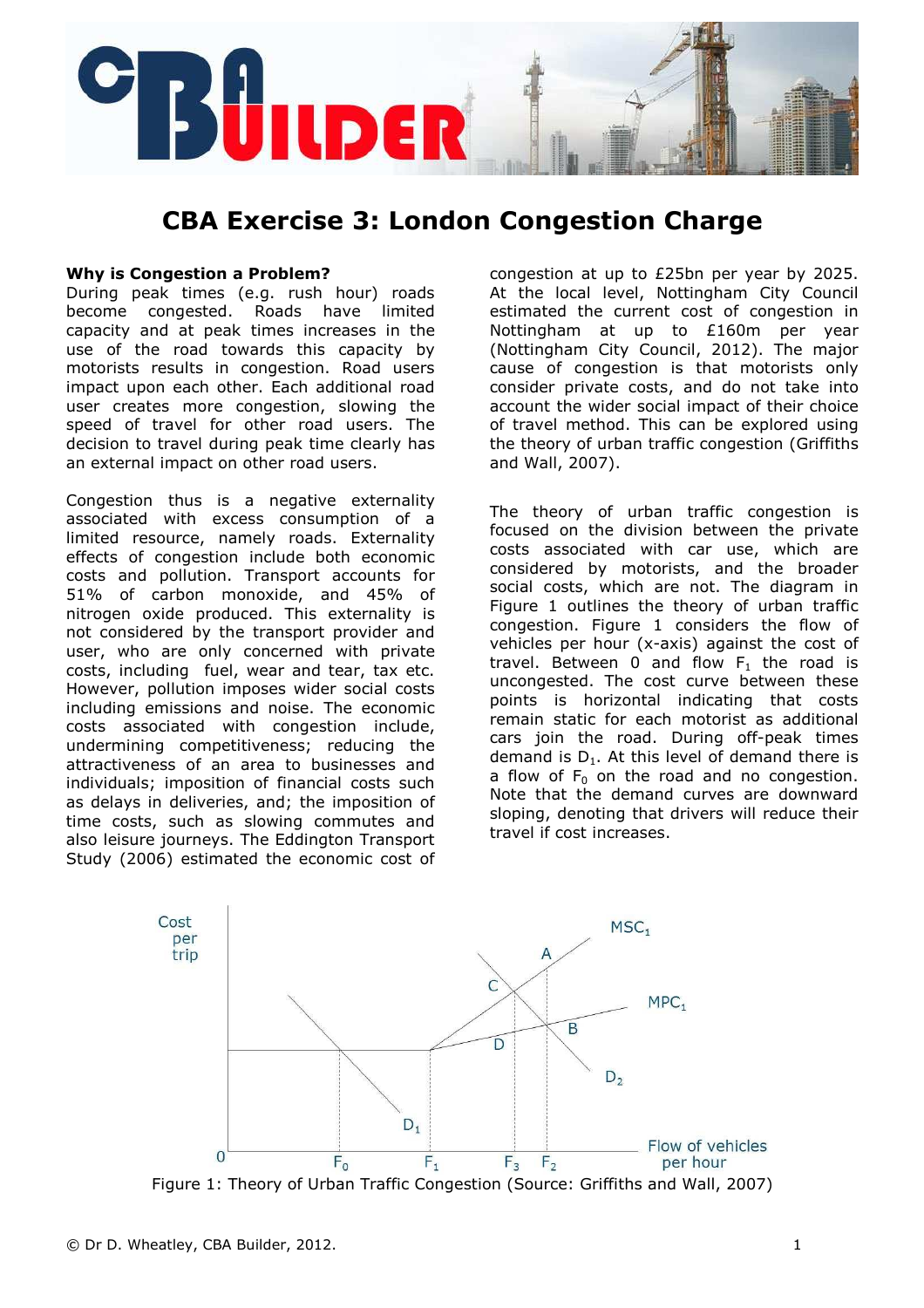Beyond point  $F_1$  congestion occurs, as additional road users begin to impact on each other. Social costs are incurred on other road users, including externalities: congestion, pollution (emissions and noise). This causes costs to increase. Motorists only consider marginal private costs (MPC), including the cost of fuel, opportunity cost of time etc. Costs diverge between MPC and marginal social cost (MSC). MSC includes increasing social cost of congestion. This is a problem as at peak time demand shifts outward to  $D_2$ . As motorists only consider their private costs this results in a traffic flow equal to  $F_2$  ( $F_2B$  represents the private cost per trip to the motorist). The real or social cost of congestion, represented by AB, is not accounted for by the private motorist, resulting in allocative inefficiency.

One method of addressing this inefficiency is to apply a congestion charge. This will act to reduce demand (movement along  $D_2$ ), so that motorists take account of the social impact of their choice to travel. A charge of CD, shown in Figure 1, results in a reduction in flow to  $F_3$ . Alternative policy options could include building roads (or extending existing roads), subsidising public transport, improving availability and reliability of public transport, increasing the cost of complement goods (e.g. fuel), limiting car use and/or ownership, and workplace parking levies (see Griffiths and Wall, 2007).

## London Congestion Charge (LCC)

Congestion charging refers to the levying of fees for the use of particular road sections.This was first suggested as a solution to congestion in 1964 in the Ministry of Transport Smeed Report. The Transport Bill (2000) enabled authorities outside of London to introduce congestion charging schemes. On February  $17<sup>th</sup>$  2003 a congestion charge scheme was implemented in London. It has been suggested that "congestion charging in Central London is the most radical transport policy to have been proposed in the last 20 years and it represents a watershed in policy action" (Bannister, 2003, 259).

The congestion charge zone in London is approximately 22km<sup>2</sup>. Between 7:30am and 6:30pm on week-days, vehicles entering this zone were initially charged £5 pounds per day. The charge has since risen to £8, and now £10 per day. The scheme was extended – the western extension – in February 2007. Figure 2 shows the original and western extension

zones for the charge. The western extension has since been removed after a series of<br>public consultations. Some 67% of public consultations. Some 67% of respondents, including 86% of businesses, said they wanted the extended charge zone lifted. The western extension was removed in January 2011 (TfL, 2012).



Figure 2: London Congestion Charge Zone

The London Congestion Charge is enforced using an automatic number plate recognition (ANPR) system. This involves a network of 700 video camera places around London scanning the rear number plates of vehicles. Payments can then be made by phone, internet, in shops, and in petrol stations. Information is matched against a database of motorists who have paid the charge. Failure to pay the charge before midnight results in a fine, amounting to £60 if paid within 14 days, £120 within 28 days, and £180 thereafter. The are a range of exemptions to the scheme including: gas and electric vehicles; disabled people; certain NHS staff, patients and emergency vehicles; vehicles with more than 9 seats; military vehicles; motorbikes, scooters, black cabs, licensed mini-cabs, and; residents of the congestion zone receive 90% discount.

Evidence on the impact of the LCC suggests the scheme has been successful in reducing congestion. This was measured as a 26% reduction in congestion within the charge zone by 2006 (TfL, 2006). Prud'homme and Bocarejo (2005) suggested that the scheme has been a success in reducing congestion, and has increased the availability and use of public transport. However, while substantial revenues are generated, high costs render the LCC less of a success financially. Meanwhile, evidence indicates congestion has once again increased in recent years (TfL, 2008).